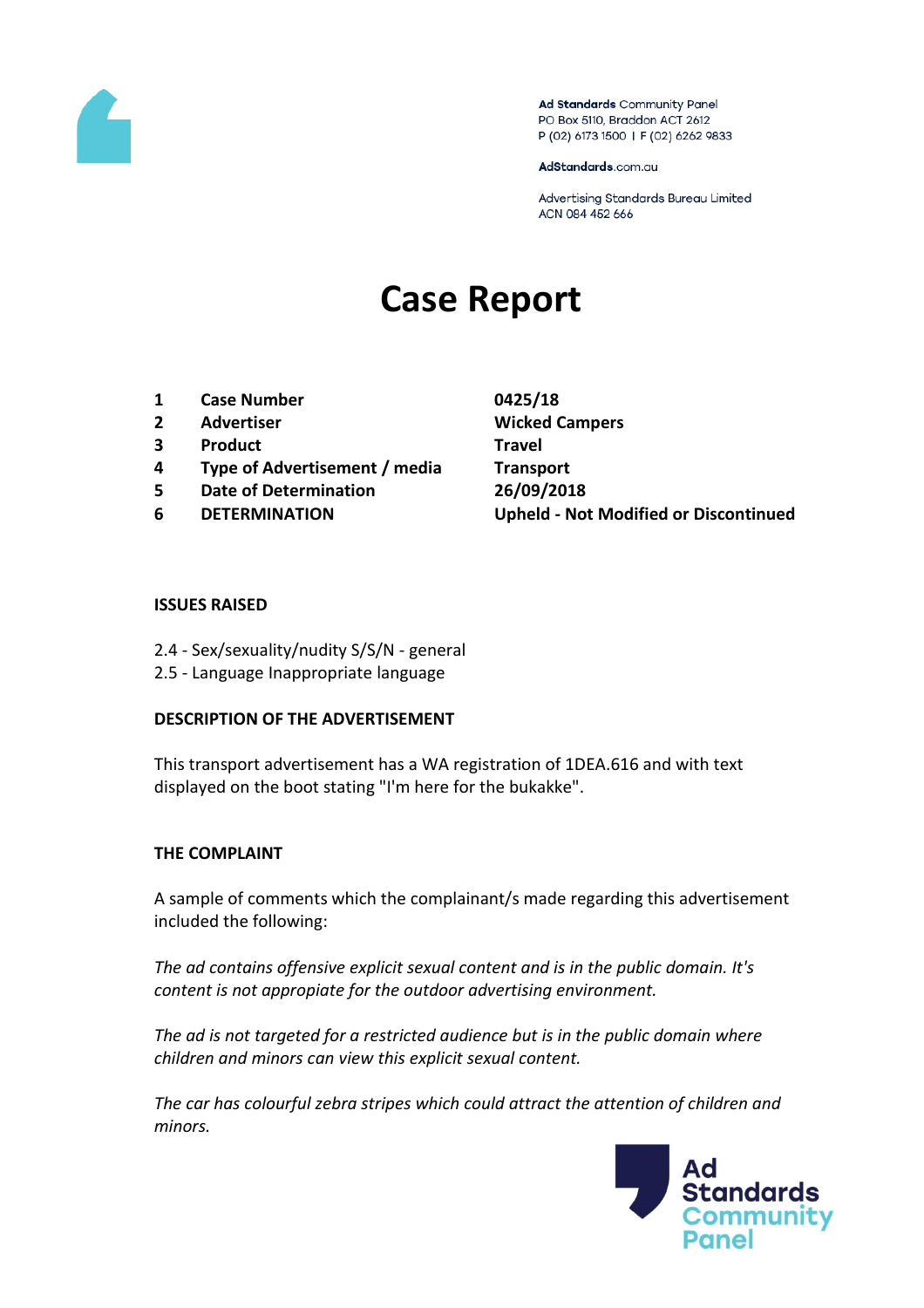

*Wicked Campers have a history of offensive, sexually explicit and misogynistic advertising on their vehicles.*

*I have a photo clearly displaying the ad/slogan and car rego.*

# **THE ADVERTISER'S RESPONSE**

Comments which the advertiser made in response to the complainant/s regarding this advertisement include the following:

*Advertiser did not provide a response.*

## **THE DETERMINATION**

The Ad Standards Community Panel (the Panel) considered whether this advertisement breaches Section 2 of the AANA Code of Ethics (the Code).

The Panel noted the complainant's concern that the wording on the vehicle was not acceptable.

The Panel viewed the advertisement and noted the advertiser had not provided a response.

The Panel considered whether the advertisement was in breach of Section 2.4 of the Code. Section 2.4 of the Code states: "Advertising or Marketing Communications shall treat sex, sexuality and nudity with sensitivity to the relevant audience".

The Panel noted that this advertisement features the slogan, "I'm here for the bukkake" on the back of a Wicked Campers car.

The Panel noted that as the advertisement is on the back of a motor vehicle the relevant audience is likely to be broad and include children.

The Panel noted that the Urban Dictionary definition of 'bukakke' is that it is a sex act involving groups of men ejaculating on a single recipient.

The Panel noted that it had previously considered an advertisement for the same advertiser, which used the phrase "bukkake ruined my carpet" in case 0109/16. In this case, which identifies the Panel as the former Advertising Standards Board (the Board):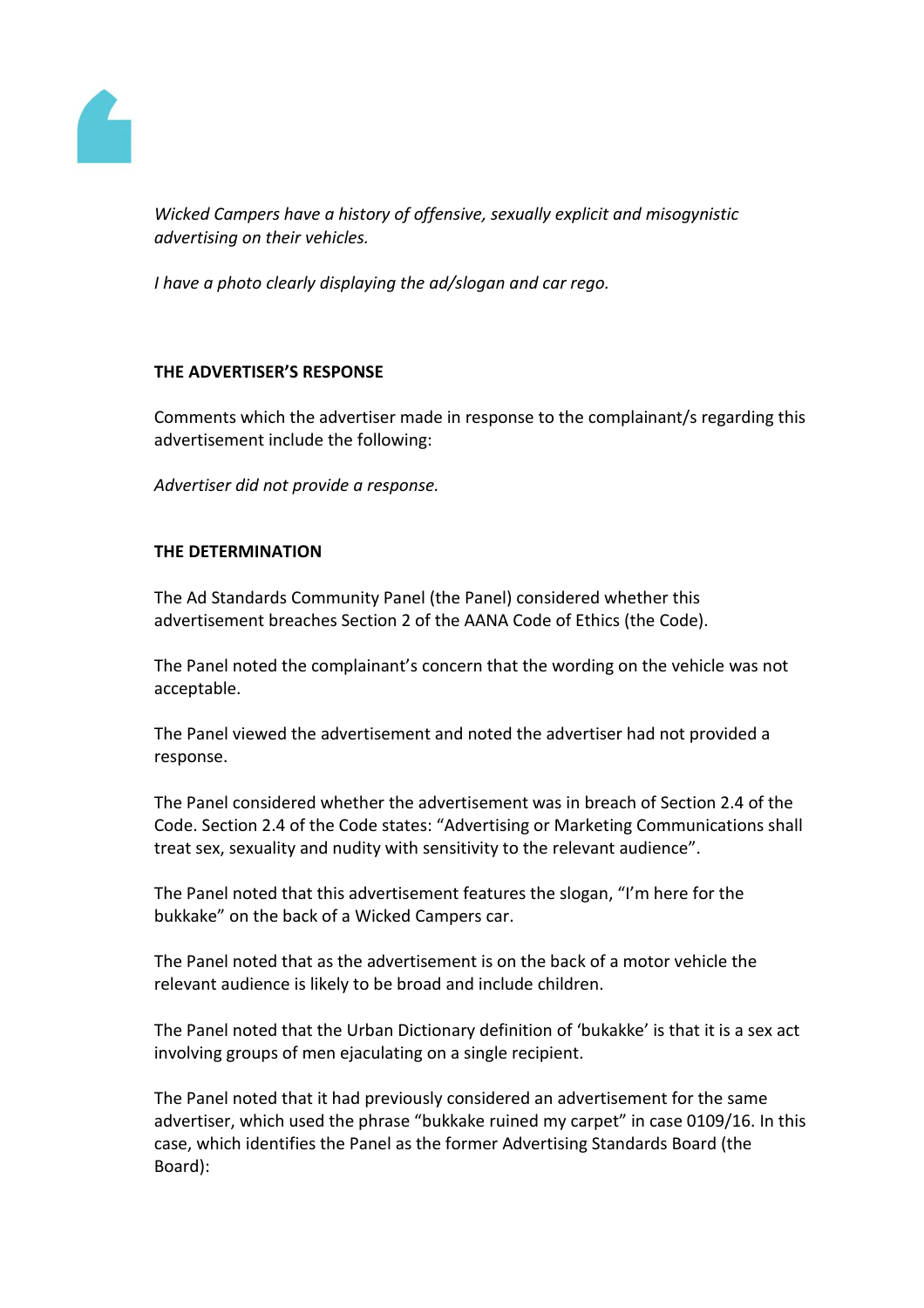

"The Board noted that the term 'bukakke' is not part of the common vernacular and is not likely to be understood by most members of the community. The Board considered however that unlike advertisements which feature double entendres which will often go over the heads of children, in this instance the word used in the advertisement is not a double entendre but a description of a sexual practice and in the Board's view members of the community, including children, would be likely to look up this word to discover what it means. The Board considered that the word bukakke is explicit sexual language which is inappropriate for children and likely to be considered offensive and inappropriate by most adult members of the community. Overall the Board considered that the advertisement's use of the word bukakke, which refers to an explicit sexual practice, does not treat the issue of sex with sensitivity to the relevant broad audience which would include children."

Consistent with the determination in case 0109/16, in the current advertisement the Panel considered that although this is not a term likely to be understood by many members of the community, it is explicit sexual language which would likely be considered offensive and inappropriate by most members of the community.

The Panel considered that the advertisement did not treat the issue of sex, sexuality and nudity with sensitivity to the relevant broad audience and that the advertisement did breach Section 2.4 of the Code.

The Panel then considered whether the advertisement was in breach of Section 2.5 of the Code. Section 2.5 of the Code states: "Advertising or Marketing Communications shall only use language which is appropriate in the circumstances (including appropriate for the relevant audience and medium). Strong or obscene language shall be avoided".

The Panel noted that in case 0109/16:

"The Board noted that bukakke is not part of the common Australian vernacular and considered that whilst many members of the community would not know what the word means in the Board's view it is likely that members of the community would look up the meaning of the word in order to understand the message of the advertisement. In the Board's view whilst the word bukakke is not strong or obscene it is language which is inappropriate in the circumstances due to the broad audience which would include children."

Consistent with the previous determination, the Panel considered that whilst the word bukakke is not strong or obscene language it is sexually explicit language which is not appropriate in the circumstances due to the broad audience which would include children.

The Panel determined that the advertisement did breach Section 2.5 of the Code.